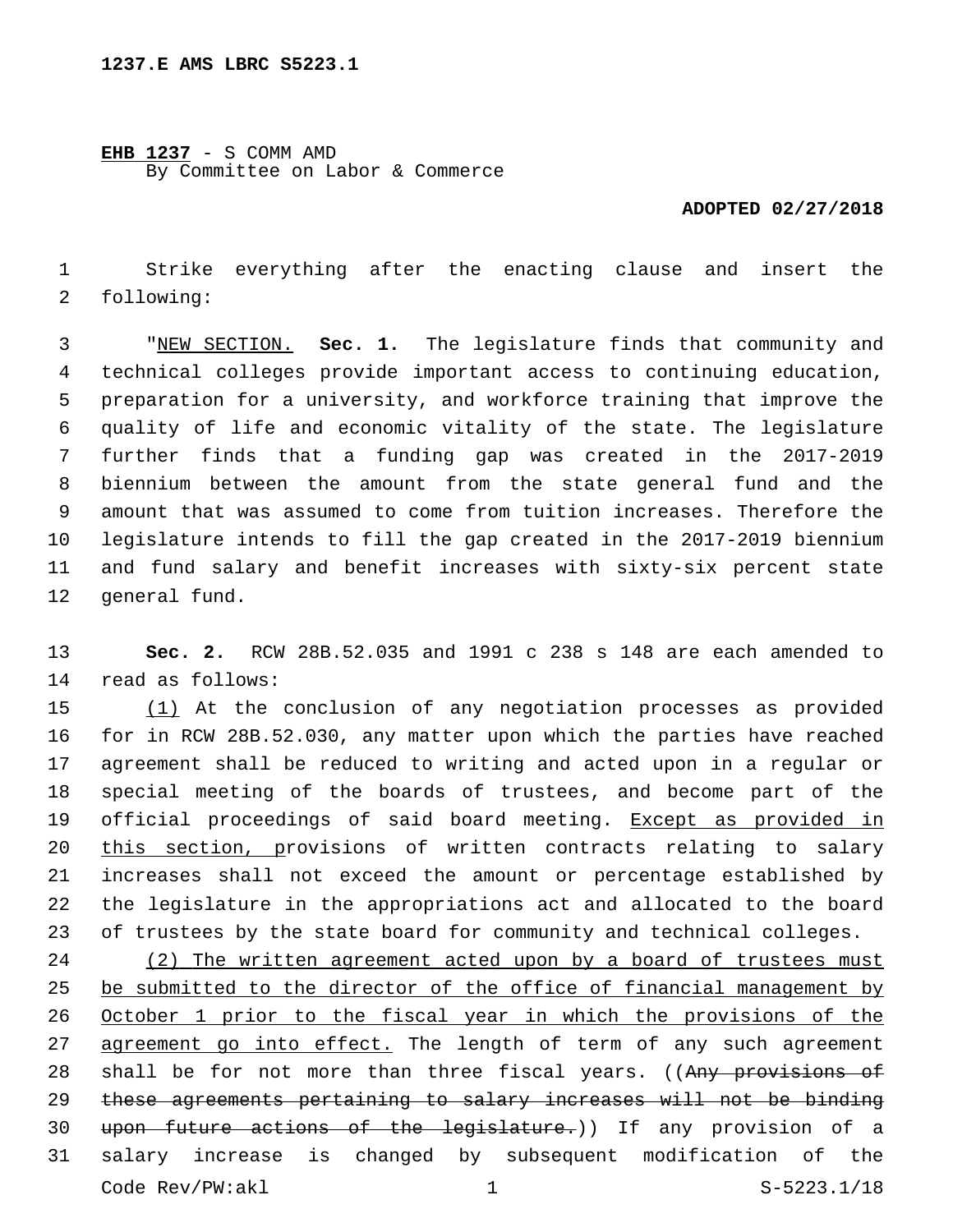appropriations act by the legislature, both parties shall immediately enter into collective bargaining for the sole purpose of arriving at a mutually agreed upon replacement for the modified provision. A board of trustees may provide additional compensation to academic employees that exceeds that provided by the legislature.

 **Sec. 3.** RCW 28B.50.140 and 2016 1st sp.s. c 33 s 3 are each 7 amended to read as follows:

8 Each board of trustees:

 (1) Shall operate all existing community and technical colleges 10 in its district;

 (2) Shall create comprehensive programs of community and technical college education and training and maintain an open-door policy in accordance with the provisions of RCW 28B.50.090(3);

 (3) Shall employ for a period to be fixed by the board a college president for each community and technical college and, may appoint a president for the district, and fix their duties and compensation, which may include elements other than salary. Compensation under this subsection shall not affect but may supplement retirement, health care, and other benefits that are otherwise applicable to the presidents as state employees. The board shall also employ for a period to be fixed by the board members of the faculty and such other administrative officers and other employees as may be necessary or 23 appropriate and fix their salaries and duties. Except ((for increments provided with local resources during the 2015-2017 fiscal 25 biennium)) as provided for academic employees in RCW 28B.52.035 and technical college classified employees under chapter 41.56 RCW, compensation and salary increases under this subsection shall not exceed the amount or percentage established for those purposes in the state appropriations act by the legislature as allocated to the board of trustees by the state board for community and technical colleges. The state board for community and technical colleges shall adopt rules defining the permissible elements of compensation under this 33 subsection;

 (4) May establish, in accordance with RCW 28B.77.080, new facilities as community needs and interests demand. However, the authority of boards of trustees to purchase or lease major off-campus facilities shall be subject to the approval of the student 38 achievement council pursuant to RCW 28B.77.080;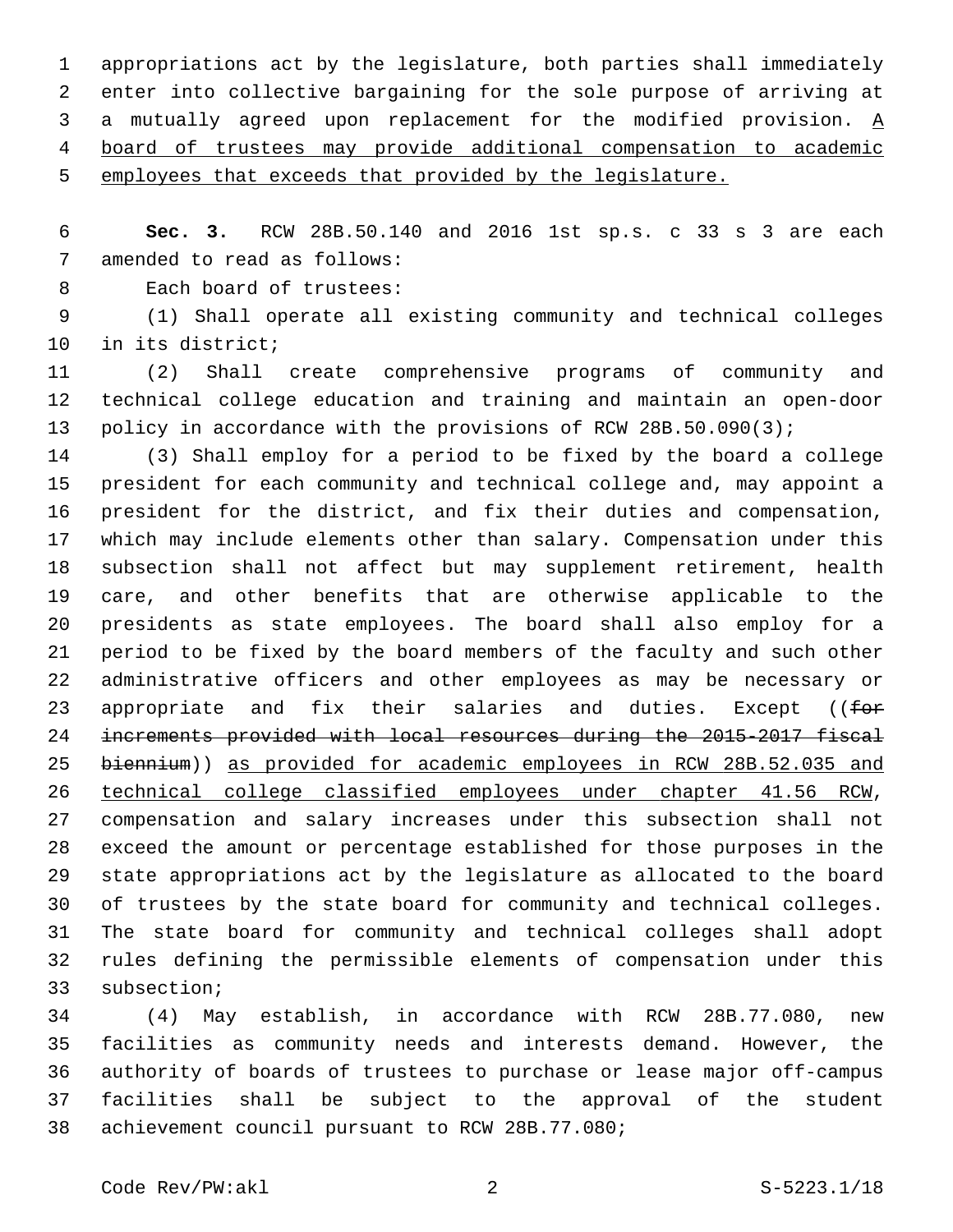(5) May establish or lease, operate, equip and maintain dormitories, food service facilities, bookstores and other self- supporting facilities connected with the operation of the community 4 and technical college;

 (6) May, with the approval of the college board, borrow money and issue and sell revenue bonds or other evidences of indebtedness for the construction, reconstruction, erection, equipping with permanent fixtures, demolition and major alteration of buildings or other capital assets, and the acquisition of sites, rights-of-way, easements, improvements or appurtenances, for dormitories, food service facilities, and other self-supporting facilities connected with the operation of the community and technical college in accordance with the provisions of RCW 28B.10.300 through 28B.10.330 14 where applicable;

 (7) May establish fees and charges for the facilities authorized hereunder, including reasonable rules and regulations for the government thereof, not inconsistent with the rules of the college board; each board of trustees operating a community and technical college may enter into agreements, subject to rules of the college board, with owners of facilities to be used for housing regarding the management, operation, and government of such facilities, and any 22 board entering into such an agreement may:

 (a) Make rules for the government, management and operation of such housing facilities deemed necessary or advisable; and

 (b) Employ necessary employees to govern, manage and operate the same;

 (8) May receive such gifts, grants, conveyances, devises and bequests of real or personal property from private sources, as may be made from time to time, in trust or otherwise, whenever the terms and conditions thereof will aid in carrying out the community and technical college programs as specified by law and the rules of the state college board; sell, lease or exchange, invest or expend the same or the proceeds, rents, profits and income thereof according to the terms and conditions thereof; and adopt rules to govern the receipt and expenditure of the proceeds, rents, profits and income 36 thereof;

 (9) May establish and maintain night schools whenever in the discretion of the board of trustees it is deemed advisable, and authorize classrooms and other facilities to be used for summer or night schools, or for public meetings and for any other uses Code Rev/PW:akl 3 S-5223.1/18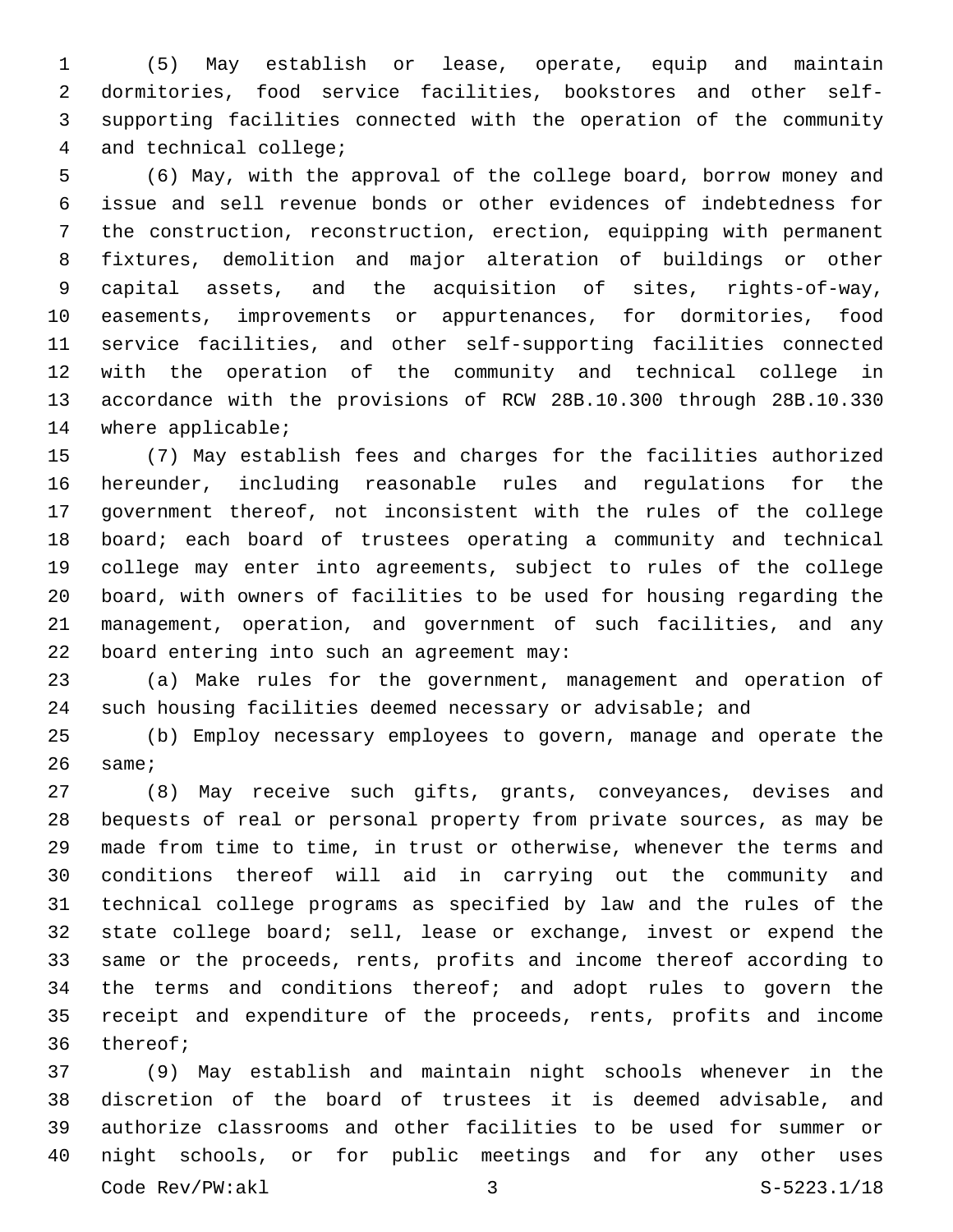consistent with the use of such classrooms or facilities for 2 community and technical college purposes;

 (10) May make rules for pedestrian and vehicular traffic on property owned, operated, or maintained by the district;

 (11) Shall prescribe, with the assistance of the faculty, the course of study in the various departments of the community and technical college or colleges under its control, and publish such 8 catalogues and bulletins as may become necessary;

 (12) May grant to every student, upon graduation or completion of a course of study, a suitable diploma, degree, or certificate under the rules of the state board for community and technical colleges that are appropriate to their mission. The purposes of these diplomas, certificates, and degrees are to lead individuals directly to employment in a specific occupation or prepare individuals for a bachelor's degree or beyond. Technical colleges may only offer transfer degrees that prepare students for bachelor's degrees in professional fields, subject to rules adopted by the college board. In adopting rules, the college board, where possible, shall create consistency between community and technical colleges and may address issues related to tuition and fee rates; tuition waivers; enrollment counting, including the use of credits instead of clock hours; degree granting authority; or any other rules necessary to offer the associate degrees that prepare students for transfer to bachelor's degrees in professional areas. Only colleges under RCW 28B.50.810 or 28B.50.825 may award baccalaureate degrees. The board, upon recommendation of the faculty, may also confer honorary associate of arts degrees, or if it is authorized to award baccalaureate degrees may confer honorary bachelor of applied science degrees, upon persons other than graduates of the community college, in recognition of their learning or devotion to education, literature, art, or science. No degree may be conferred in consideration of the payment of money 32 or the donation of any kind of property;

 (13) Shall enforce the rules prescribed by the state board for community and technical colleges for the government of community and technical colleges, students and teachers, and adopt such rules and perform all other acts not inconsistent with law or rules of the state board for community and technical colleges as the board of trustees may in its discretion deem necessary or appropriate to the administration of college districts: PROVIDED, That such rules shall include, but not be limited to, rules relating to housing, Code Rev/PW:akl 4 S-5223.1/18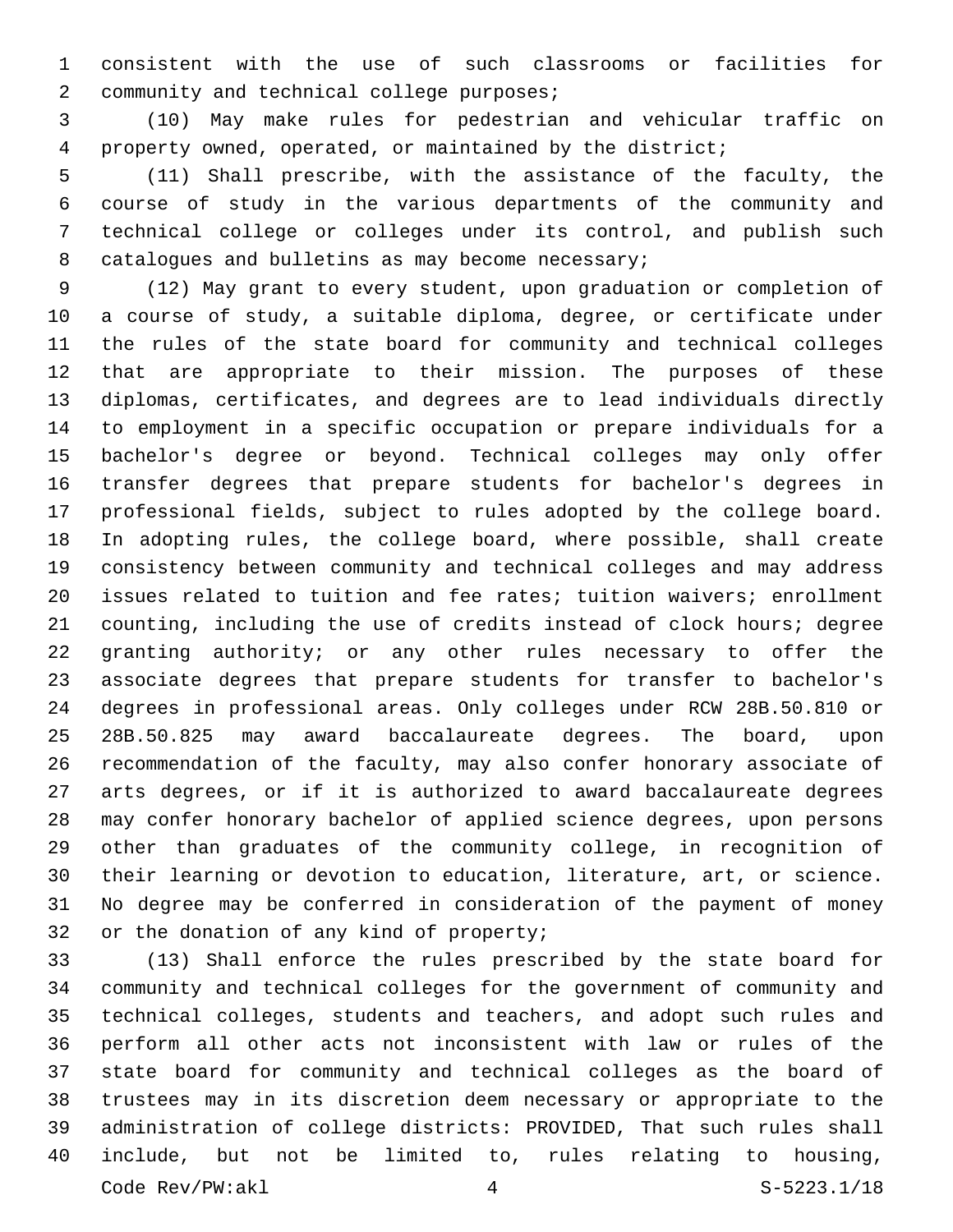scholarships, conduct at the various community and technical college facilities, and discipline: PROVIDED, FURTHER, That the board of trustees may suspend or expel from community and technical colleges students who refuse to obey any of the duly adopted rules;

 (14) May, by written order filed in its office, delegate to the president or district president any of the powers and duties vested in or imposed upon it by this chapter. Such delegated powers and duties may be exercised in the name of the district board;

 (15) May perform such other activities consistent with this 10 chapter and not in conflict with the directives of the college board;

 (16) Notwithstanding any other provision of law, may offer educational services on a contractual basis other than the tuition and fee basis set forth in chapter 28B.15 RCW for a special fee to private or governmental entities, consistent with rules adopted by the state board for community and technical colleges: PROVIDED, That the whole of such special fee shall go to the college district and be not less than the full instructional costs of such services including any salary increases authorized by the legislature for community and technical college employees during the term of the agreement: PROVIDED FURTHER, That enrollments generated hereunder shall not be counted toward the official enrollment level of the college district 22 for state funding purposes;

 (17) Notwithstanding any other provision of law, may offer educational services on a contractual basis, charging tuition and fees as set forth in chapter 28B.15 RCW, counting such enrollments for state funding purposes, and may additionally charge a special supplemental fee when necessary to cover the full instructional costs of such services: PROVIDED, That such contracts shall be subject to review by the state board for community and technical colleges and to such rules as the state board may adopt for that purpose in order to assure that the sum of the supplemental fee and the normal state funding shall not exceed the projected total cost of offering the educational service: PROVIDED FURTHER, That enrollments generated by courses offered on the basis of contracts requiring payment of a share of the normal costs of the course will be discounted to the 36 percentage provided by the college;

 (18) Shall be authorized to pay dues to any association of 38 trustees that may be formed by the various boards of trustees; such association may expend any or all of such funds to submit biennially, or more often if necessary, to the governor and to the legislature,  $\text{Code } \text{Rev}/\text{PW:ak1}$   $\qquad \qquad 5$   $\qquad \qquad 5$   $\qquad \qquad \text{S-5223.1/18}$